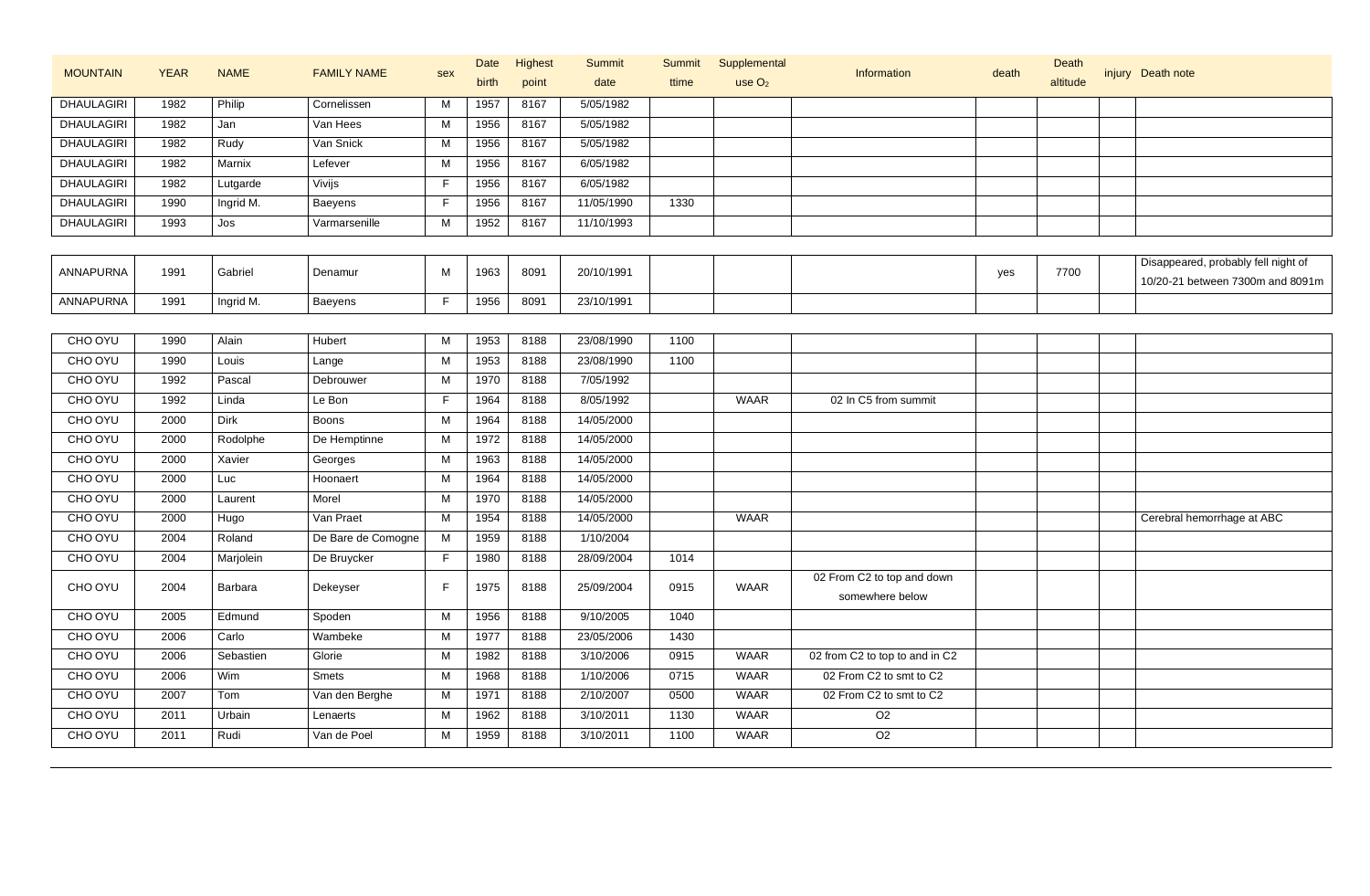| <b>EVEREST</b> | 1990 | Rudy         | Van Snick          | M  | 1956 | 8849 | 10/05/1990 | 1000 | <b>WAAR</b> | O2 in and above C4                                  |     |      | 8800 | Serious snowblindness on descent<br>from summit |
|----------------|------|--------------|--------------------|----|------|------|------------|------|-------------|-----------------------------------------------------|-----|------|------|-------------------------------------------------|
|                |      |              |                    |    |      |      |            |      |             |                                                     |     |      |      |                                                 |
| <b>EVEREST</b> | 1992 | Ingrid M.    | Baeyens            | F  | 1956 | 8849 | 12/05/1992 | 1030 | <b>WAAR</b> | 02 To C4, sleeping in C4, to smt                    |     |      |      |                                                 |
| <b>EVEREST</b> | 1999 | Pascal       |                    |    | 1970 |      |            | 1530 | <b>WAAR</b> | 02 Close to the summit                              |     | 8400 |      | Fell on descent from summit during              |
|                |      |              | Debrouwer          | M  |      | 8849 | 18/05/1999 |      |             |                                                     | yes |      |      | night of 18/19 May                              |
|                |      |              |                    |    |      |      |            |      |             | 02 From C3->C4->top, in descent                     |     |      |      |                                                 |
| <b>EVEREST</b> | 2004 | Robert       | Huygh              | M  | 1946 | 8849 | 17/05/2004 | 0833 | <b>WAAR</b> | from top                                            |     |      |      |                                                 |
| <b>EVEREST</b> | 2004 | Willy        | Troch              | M  | 1948 | 8849 | 17/05/2004 | 0835 | <b>WAAR</b> | 02 From C3->C4, in C4->top, in                      |     |      | 8800 |                                                 |
|                |      |              |                    |    |      |      |            |      |             | desc O2 ran out, in C4                              |     |      |      |                                                 |
| <b>EVEREST</b> | 2006 | Roland       | De Bare de Comogne | M  | 1959 | 8849 | 17/05/2006 | 1200 | <b>WAAR</b> | 02 From C2 to smt to C2                             |     |      |      |                                                 |
| <b>EVEREST</b> | 2006 | Jacques      | Pirenne            | M  | 1962 | 8849 | 20/05/2006 | 0850 | <b>WAAR</b> | 02 In C3 to smt to & in C4                          |     |      |      |                                                 |
| <b>EVEREST</b> | 2007 | Mariolein    | De Bruycker        | F. | 1980 | 8849 | 16/05/2007 | 0530 | <b>WAAR</b> | 02 From 7700m to smt to 7100m                       |     |      |      |                                                 |
| <b>EVEREST</b> | 2007 | Sebastien    | Glorie             | M  | 1982 | 8849 | 21/05/2007 | 0733 | <b>WAAR</b> | 02 In C3 to smt to C3                               |     |      |      |                                                 |
| <b>EVEREST</b> | 2007 | Steven       | Maginelle          | M  | 1973 | 8849 | 15/05/2007 | 0445 | <b>WAAR</b> | 02 From 7200m to smt to C1                          |     |      |      |                                                 |
| <b>EVEREST</b> | 2007 | Wim          | Smets              | м  | 1968 | 8849 | 17/05/2007 | 1130 | <b>WAAR</b> | 02 From C3 to smt to and in C4 to<br>C <sub>3</sub> |     |      |      |                                                 |
| <b>EVEREST</b> | 2007 | Stein        | Tant               | M  | 1975 | 8849 | 15/05/2007 | 0645 | <b>WAAR</b> | 02 From C1 to smt to C1                             |     |      |      |                                                 |
| <b>EVEREST</b> | 2007 | <b>Biorn</b> | Vandewege          | M  | 1972 | 8849 | 15/05/2007 | 0445 | <b>WAAR</b> | 02 From 7200m to smt to C1                          |     |      |      |                                                 |
| <b>EVEREST</b> | 2016 | Paul         | Hegge              | M  | 1967 | 8849 | 21/05/2016 | 0720 | <b>WAAR</b> | 02 From C1 to smt to C1                             |     |      |      |                                                 |
| <b>EVEREST</b> | 2016 | Sofie        | Lenaerts           | F. | 1975 | 8849 | 21/05/2016 | 0720 | <b>WAAR</b> | 02 From C1 to smt to C1                             |     |      |      |                                                 |
| <b>EVEREST</b> | 2016 | Rudi         | Van de Poel        | М  | 1959 | 8849 | 19/05/2016 | 0645 | <b>WAAR</b> |                                                     |     |      |      |                                                 |
| <b>EVEREST</b> | 2016 | Jelle        | Veyt               | M  | 1986 | 8849 | 13/05/2016 | 1031 | <b>WAAR</b> | 02 From C3 to smt to C4                             |     |      |      |                                                 |
| <b>EVEREST</b> | 2018 | Koen         | Wittevrongel       | M  | 1964 | 8849 | 20/05/2018 | 0850 | <b>WAAR</b> | 02 from C1 to smt to C1                             |     |      |      |                                                 |
| <b>EVEREST</b> | 2019 | Andries      | Etienne            | М  | 1982 | 8849 | 23/05/2019 | 1015 | <b>WAAR</b> | O <sub>2</sub>                                      |     |      |      |                                                 |
| <b>EVEREST</b> | 2019 | Damien       | Francois           | м  | 1964 | 8849 | 23/05/2019 | 1115 | <b>WAAR</b> | 02 from C3 to smt to C3                             |     |      |      |                                                 |

| LHOTSE | 2013 | Wim    | Smets  | <b>A</b> <i>i</i> | 1968 | 8516 | 23/05/2013 | 0850 | WAAR        | 02 from C4 to smt to bottom of<br>Lhotse face at 6600m |  |  |
|--------|------|--------|--------|-------------------|------|------|------------|------|-------------|--------------------------------------------------------|--|--|
| LHOTSE | 2017 | Stefan | Wolput |                   | 1967 | 8516 | 19/05/2017 | 0855 | <b>WAAR</b> | 02 from C3 to smt to C3                                |  |  |

| <b>MAI/ALI</b><br>71 AN ALU | 2019 | Jonas | Lohaus |  | 1967 | RARI<br>ט⊤י | 16/05/2019 | '020 | 311111<br><b>VVAAI</b> | 02 from C3 to smt to U <sub>V</sub> |  |  |  |  |
|-----------------------------|------|-------|--------|--|------|-------------|------------|------|------------------------|-------------------------------------|--|--|--|--|
|-----------------------------|------|-------|--------|--|------|-------------|------------|------|------------------------|-------------------------------------|--|--|--|--|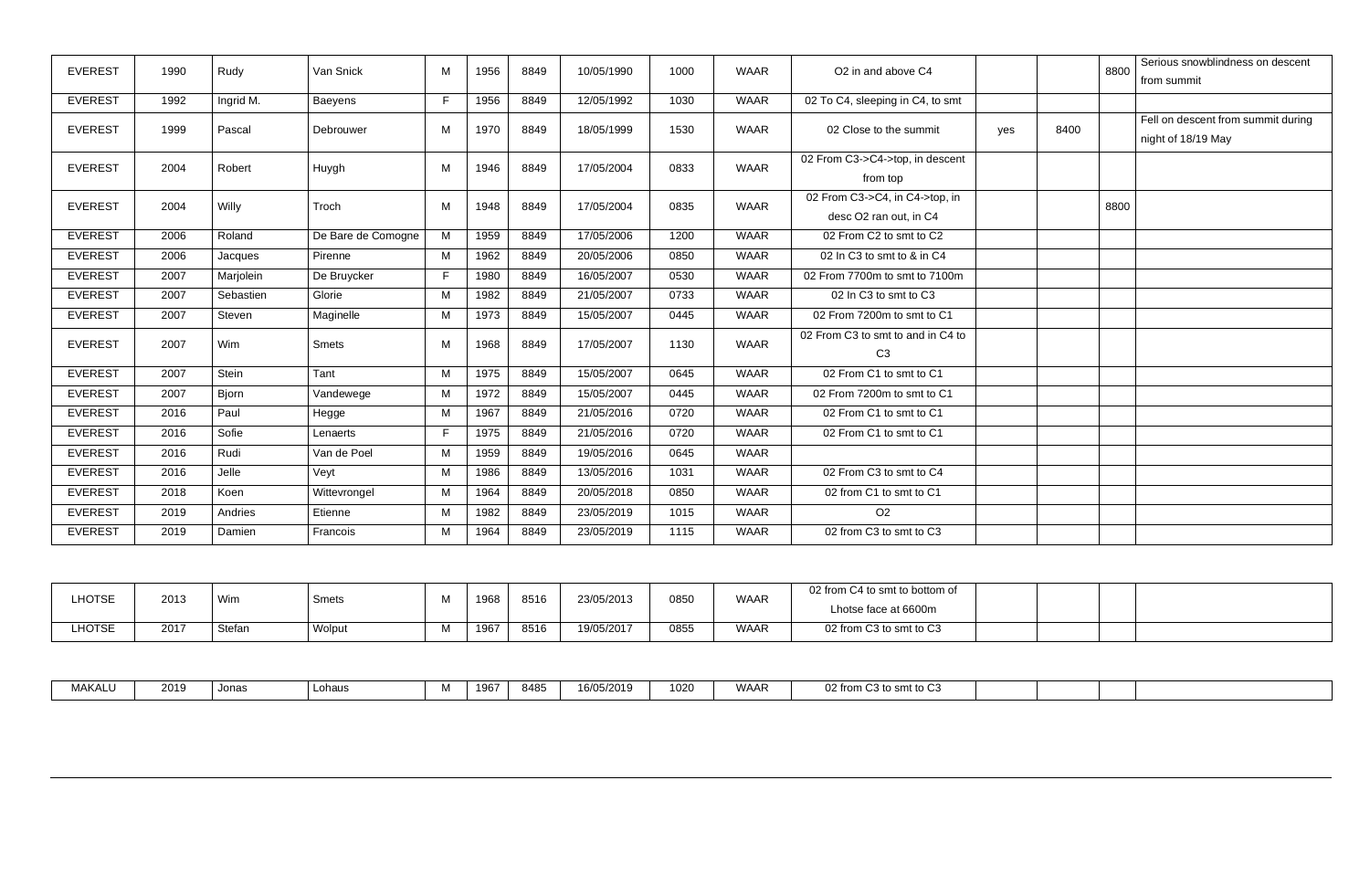| MANASLU | 2011 | Edmund   | Spoden   |              | 1956 | 8163 | 4/10/2011  | 1410 |             | (voortop) |  |  |
|---------|------|----------|----------|--------------|------|------|------------|------|-------------|-----------|--|--|
| MANASLU | 2011 | Jean-Luc | Fohal    |              | 1965 | 8163 | 4/10/2011  |      |             | (voortop) |  |  |
| MANASLU | 2012 | Wim      | Smets    |              | 1958 | 8163 | 30/09/2012 | 1150 | <b>WAAR</b> | (voortop) |  |  |
| MANASLU | 2018 | Wimjan   | Peeters  |              | 1975 | 8163 | 26/09/2018 | 0645 | <b>WAAR</b> | (voortop) |  |  |
| MANASLU | 2019 | Rudi     | Bollaert |              | 1967 | 8163 | 27/09/2019 | 0500 | <b>WAAR</b> | (voortop) |  |  |
| MANASLU | 2019 | Stefan   | Wolput   | $\mathbf{N}$ | 1967 | 8163 | 27/09/2019 | 0500 | <b>WAAR</b> | (voortop) |  |  |
| MANASLU | 2021 | Damien   | Francois |              | 1964 | 8163 | 09/2021    |      | <b>WAAR</b> | (voortop) |  |  |

| NANGA<br>PARBAT        | 1986 | jan          | vanhees | M | 1956 | 8126 | 16/08/1986 |  |  |  |
|------------------------|------|--------------|---------|---|------|------|------------|--|--|--|
| NANGA<br>PARBAT        | 1986 | lutgarde     | vivijs  |   | 1956 | 8126 | 16/08/1986 |  |  |  |
| <b>NANGA</b><br>PARBAT | 2018 | <b>Niels</b> | jespers | M |      | 8126 | 2/07/2018  |  |  |  |

| GASHERBRUM<br>$\mathbf{I}$ | 1988 | jan      | vanhees         | M  | 1956 | 8035 | 8/08/1988  |  |  |  |
|----------------------------|------|----------|-----------------|----|------|------|------------|--|--|--|
| GASHERBRUM<br>Ш            | 1988 | lutgarde | vivijs          | F  | 1956 | 8035 | 8/08/1988  |  |  |  |
| GASHERBRUM<br>$\mathbf{I}$ | 1988 | ingrid   | Baeyens         | F. | 1956 | 8035 | 8/08/1988  |  |  |  |
| GASHERBRUM<br>Ш            | 1990 | vincent  | de waele        | m  |      | 8035 | 1/08/1990  |  |  |  |
| GASHERBRUM<br>$\mathbf{I}$ | 1990 | renaat   | muys            | m  |      | 8035 | 1/08/1990  |  |  |  |
| GASHERBRUM<br>$\mathbf{I}$ | 1998 | jos      | reynders        | М  |      | 8035 | 9/07/1998  |  |  |  |
| GASHERBRUM<br>$\mathbf{I}$ | 2001 | jean-luc | Fohal           | М  | 1965 | 8035 | 3/08/2001  |  |  |  |
| GASHERBRUM<br>$\mathbf{I}$ | 2013 | guido    | riemenschneider | M  |      | 8035 | 21/07/2013 |  |  |  |
| GASHERBRUM<br>$\mathbf{I}$ | 2013 | steven   | maginelle       | М  | 1973 | 8035 | 21/07/2013 |  |  |  |
| GASHERBRUM                 | 2014 | paul     | hegge           | М  | 1967 | 8035 | 2014       |  |  |  |